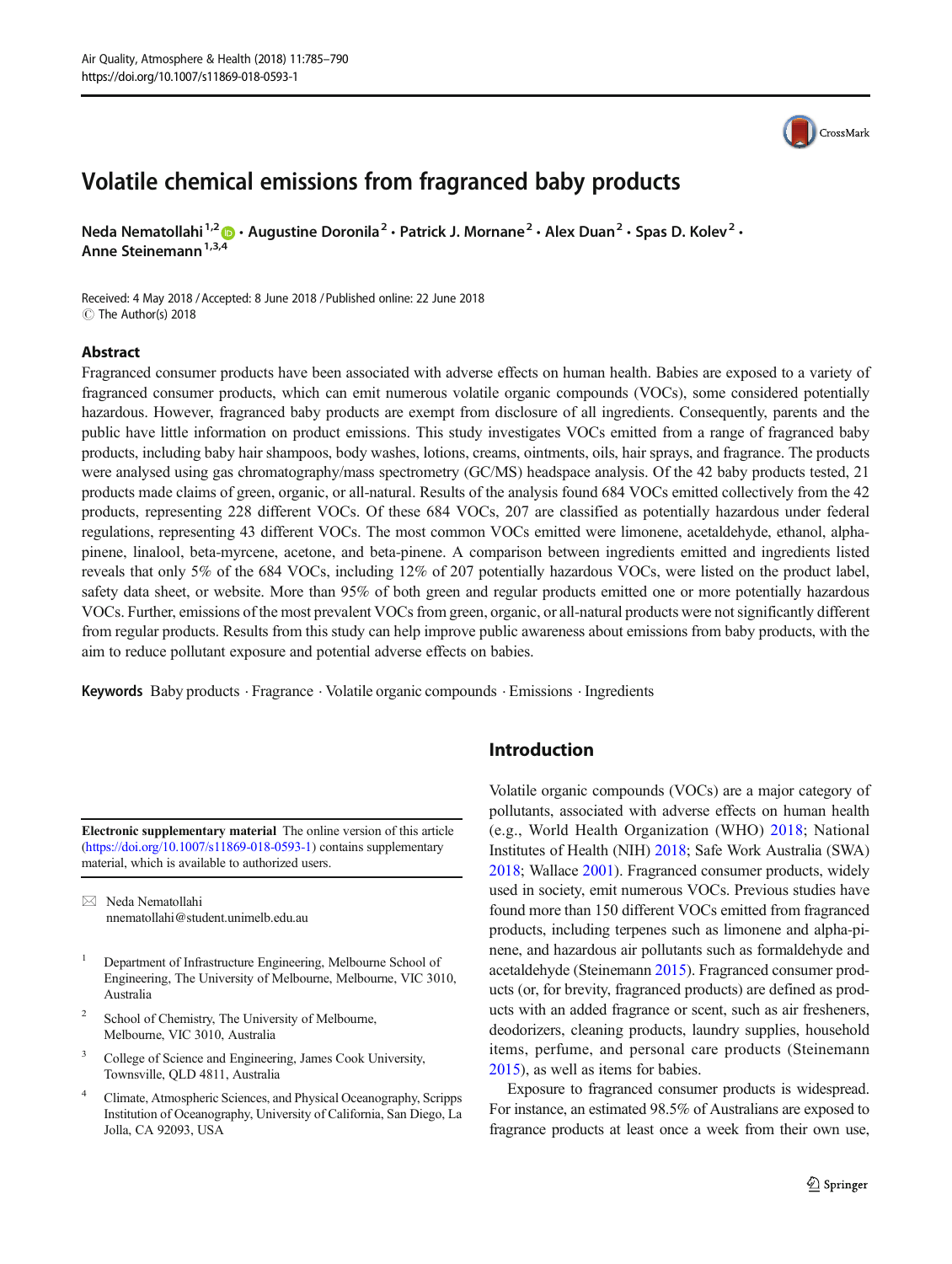<span id="page-1-0"></span>others' use, or both (Steinemann [2016,](#page-5-0) [2017](#page-5-0)). For babies, while comparable population studies are lacking in Australia, some international studies have found average use of baby shampoo, cleaning liquid or gel, and moisturising cream, respectively, as 2.9, 4.4, and 1.4 g/day (Gomez-Berrada et al. [2017](#page-5-0)) and 1.55, 2.91, and 2.99 g/day (Lee et al. [2017\)](#page-5-0).

Exposure to fragranced consumer products has been associated with health problems such as asthma attacks, migraine headaches, respiratory difficulties, and allergic reactions among adults (Steinemann [2016](#page-5-0), [2017;](#page-5-0) Weinberg et al. [2017](#page-5-0)). In young children, exposure to VOCs from household products, such as air fresheners, has been associated with infant diarrhoea and earache (Farrow et al. [2003](#page-5-0)). Babies can be exposed to product VOCs through epidermal, inhalation, and ingestion routes (Ott et al. [2007\)](#page-5-0) as well as in utero (Bagasra et al. [2013](#page-5-0)).

The precise and full ingredients of fragranced products are not required to be fully disclosed (Lunny et al. [2017\)](#page-5-0). The disclosure requirements depend on the type of product. For consumer products such as cleaning supplies, laundry products, air fresheners, and household items, no law in Australia requires disclosure of all ingredients. For personal care products, ingredients need to be listed on product labels, but the general term "fragrance" or "parfum" can be listed instead of the specific fragrance ingredients. However, a single "fragrance" in a product is typically a mixture of several dozen chemicals (Steinemann et al. [2011](#page-5-0)). Baby products are treated the same as adult products for the purposes of ingredient disclosure. Thus, fragranced baby consumer products (other than personal care products) have no requirement to disclose all ingredients, and baby personal care products are required to disclose ingredients except those in fragrance mixtures (Lunny et al. [2017\)](#page-5-0).

Lack of knowledge of full ingredients may impair consumer choice. Consumers may be attracted to "natural" (or green or organic) products, assuming they may contain fewer chemicals of concern (Klaschka [2016\)](#page-5-0). However, previous studies have discovered that products called natural, green, and organic emitted hazardous air pollutants similar to their regular counterparts (Steinemann [2015\)](#page-5-0). Currently, there is no objective basis for claims of green or natural baby products.

Table 1 VOCs emitted from 42 baby products compared with VOCs listed

For organic baby products, Australian Certified Organic (ACO) provides a detailed standard (Australian certified Organic (ACO) [2018](#page-5-0)). Among the specifications, products should consist of at least 95% organic ingredients to be called "organic." For products less than 95% organic, labels can make reference to the specific organic ingredients.

Previous research on VOC emissions from fragranced consumer products found the most common compounds were ethanol and limonene (Steinemann [2015](#page-5-0)), limonene (Dimitroulopoulou et al. [2015](#page-5-0)), and limonene and linalool (ter Burg et al. [2014\)](#page-5-0). In addition, other terpenes such as alpha-pinene and beta-pinene and other volatiles such as acetone, acetaldehyde, benzyl acetate, and methanol were also common (Steinemann [2015](#page-5-0)). However, no prior research was identified that specifically analysed the VOCs emitted from fragranced baby products.

This article reports on the first known study to investigate the VOCs emitted from fragranced baby products, including both regular products and green products. In addition, this study compares the ingredients emitted from the products with the ingredients listed on the product label, safety data sheet, and website. Moreover, the emitted chemicals are compared with those classified as potentially hazardous under federal regulations. Finally, emissions between regular and green products are contrasted, as well as their links with hazard classifications and labelling.

## Materials and methods

Headspace GC/MS was used to identify chemicals emitted from 42 baby fragranced products in two categories: 21 regular and 21 green. The regular category includes 9 shampoos (hair shampoos, conditioners, and body washes), 9 lotions (lotions, creams, ointments, and oils), 2 hair sprays, and 1 fragrance spray. The green category includes 12 shampoos (hair shampoos, conditioners, and body washes), 8 lotions (lotions, creams, and oils), and 1 anti-bug spray. All of these 42 products were purchased from stores in Australia, including groceries, pharmacies, and organic food stores.

| Type    | Number of products | Emitted         |                            | Listed         |                            |
|---------|--------------------|-----------------|----------------------------|----------------|----------------------------|
|         |                    | All VOCs        | Potentially hazardous VOCs | All VOCs       | Potentially hazardous VOCs |
| Regular | 21                 | 286 occurrences | 95 occurrences             | 13 occurrences | 9 occurrences              |
|         |                    | 137 identities  | 30 identities              | 5 identities   | 2 identities               |
| Green   | 21                 | 398 occurrences | 112 occurrences            | 21 occurrences | 16 occurrences             |
|         |                    | 154 identities  | 33 identities              | 4 identities   | 3 identities               |
| Total   | 42                 | 684 occurrences | 207 occurrences            | 34 occurrences | 25 occurrences             |
|         |                    | 228 identities  | 43 identities              | 7 identities   | 3 identities               |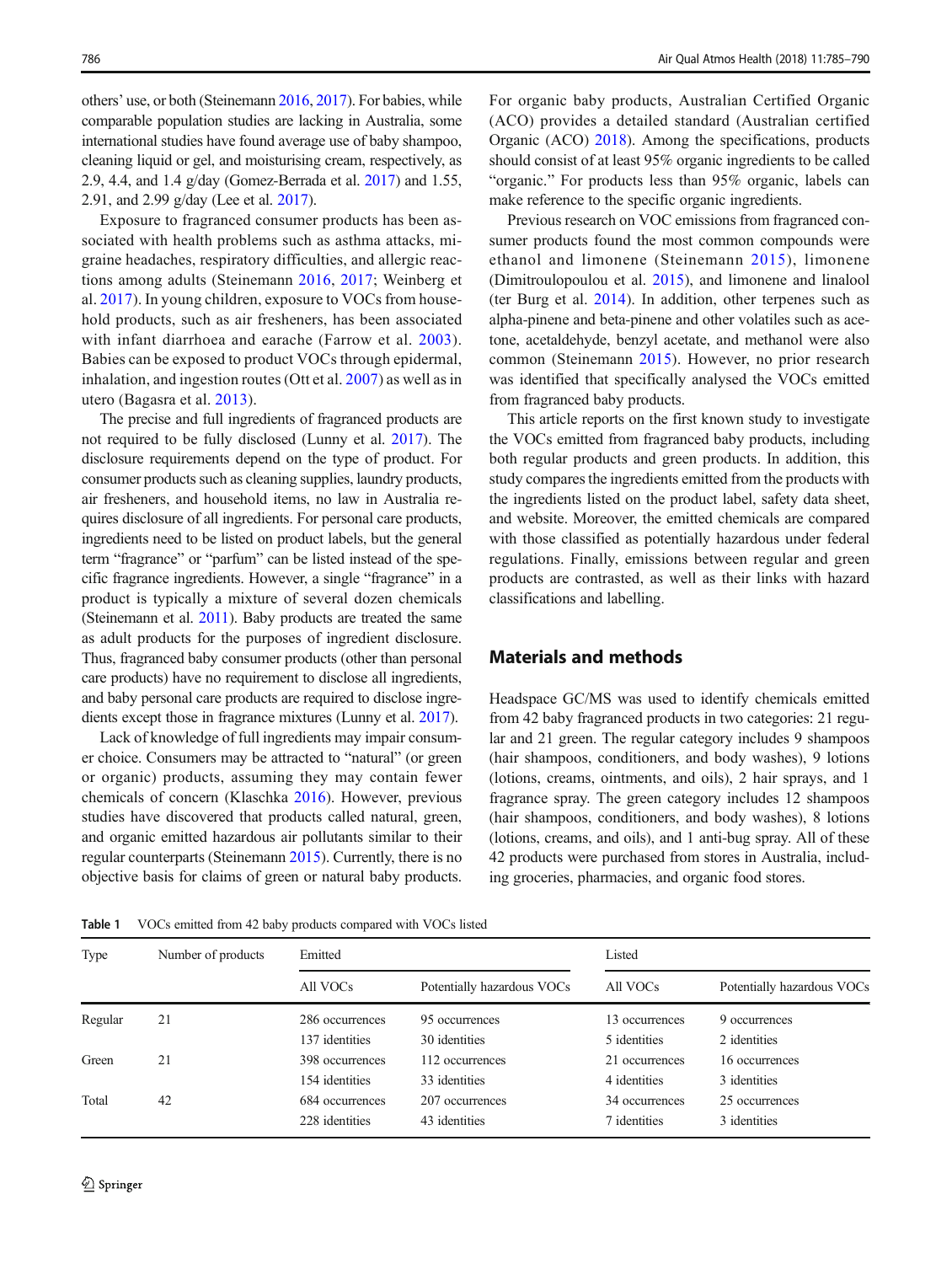<span id="page-2-0"></span>Table 2 Most prevalent compounds among baby products

| Compound                  | CAS no.        | Prevalence (no. of products) |         |       |  |
|---------------------------|----------------|------------------------------|---------|-------|--|
|                           |                | Total                        | Regular | Green |  |
| All products $(n = 42)$   |                |                              |         |       |  |
| Limonene*                 | 138-86-3       | 28                           | 11      | 17    |  |
| Acetaldehyde*             | 75-07-0        | 23                           | 10      | 13    |  |
| Ethanol*                  | $64 - 17 - 5$  | 23                           | 14      | 9     |  |
| alpha-Pinene              | 80-56-8        | 21                           | 8       | 13    |  |
| Linalool                  | 78-70-6        | 20                           | 4       | 16    |  |
| beta-Myrcene              | 123-35-3       | 19                           | 6       | 13    |  |
| Acetone*                  | $67-64-1$      | 17                           | 5       | 12    |  |
| beta-Pinene               | 127-91-3       | 17                           | 7       | 10    |  |
| Eucalyptol                | 470-82-6       | 14                           | 4       | 10    |  |
| Ethyl butyrate            | 105-54-4       | 13                           | 8       | 5     |  |
| 3-Carene                  | 13,466-78-9    | 12                           | 3       | 9     |  |
| Phenoxyethanol*           | 122-99-6       | 12                           | 8       | 4     |  |
| Benzyl alcohol*           | $100 - 51 - 6$ | 11                           | 4       | 7     |  |
| Benzyl acetate            | 140-11-4       | 10                           | 5       | 5     |  |
| Camphene                  | 79-92-5        | 10                           | 3       | 7     |  |
| Camphor                   | $76 - 22 - 2$  | 10                           | 2       | 8     |  |
| gamma-Terpinene           | 99-85-4        | 10                           | 3       | 7     |  |
| Regular products $(n=21)$ |                |                              |         |       |  |
| Ethanol*                  | 64-17-5        | 14                           |         |       |  |
| Limonene*                 | 138-86-3       | 11                           |         |       |  |
| Acetaldehyde*             | 75-07-0        | 10                           |         |       |  |
| alpha-Pinene              | 80-56-8        | 8                            |         |       |  |
| Ethyl butyrate            | 105-54-4       | 8                            |         |       |  |
| Phenoxyethanol*           | 122-99-6       | 8                            |         |       |  |
| Green products $(n=21)$   |                |                              |         |       |  |
| Limonene*                 | 138-86-3       | 17                           |         |       |  |
| Linalool                  | 78-70-6        | 16                           |         |       |  |
| Acetaldehyde*             | 75-07-0        | 13                           |         |       |  |
| beta-Myrcene              | 123-35-3       | 13                           |         |       |  |
| alpha-Pinene              | 80-56-8        | 13                           |         |       |  |
| Acetone*                  | $67-64-1$      | 12                           |         |       |  |
| Eucalyptol                | 470-82-6       | 10                           |         |       |  |
| beta-Pinene               | 127-91-3       | 10                           |         |       |  |
| Ethanol*                  | $64 - 17 - 5$  | 9                            |         |       |  |
| 3-Carene                  | 13,466-78-9    | 9                            |         |       |  |
| Linalool acetate          | 115-95-7       | 8                            |         |       |  |
| Camphor                   | $76 - 22 - 2$  | 8                            |         |       |  |

\*Classified as hazardous under Safe Work Australia, Hazardous Chemical Information System (SWA [2018](#page-5-0))

"Green" products are defined in this study as the products with the claim of "certified organic," "certified green," "green," "organic," "natural," "no petrochemicals," "non-toxic," "plant-based," and "essential oils" for

the whole products or their ingredients on their product label, safety data sheet, or website. "Regular" products are the products not in the green category.

"Baby" products are defined in this study as products containing specific designations, such as wording (e.g., "baby shampoo") or illustrations (e.g., picture of a baby), that they are intended for use on infants and toddlers.

"Fragranced" products are identified in this study as products containing fragrance, parfum, aromatic extracts, or essential oils.

Headspace GC/MS of the baby products was performed using a Shimadzu GC/MS-QP2010 Plus instrument coupled to an automated Shimadzu AOC-5000 sample injection system. Approximately 2 g of each baby product was weighed into a 10-mL amber vial. Each vial was then tightly sealed with a magnetic screw cap with a PTFE/silicone septum. Samples were incubated at 40 °C for 1 h immediately prior to injection of 2.5 mL of the headspace into the injection port heated at 240 °C (split ratio 25). Separation was performed on a BPX-VOL capillary column (30 m × 0.25 mm, 1.4 μm film thickness) using helium as the carrier gas (flow rate 30 cm/s). The oven temperature was kept at  $35^{\circ}$ C for 3 min, then increased by 5 °C/min to 220 °C and held at this temperature for 5 min. The total run time was 45 min. The mass spectrometer ion source and interface temperatures were maintained at 200 and 240 °C, respectively. The mass spectrometer was operated in full scan mode between m/z 25 and 400. Blanks were analysed periodically each day to account for any background impurities. The volatile sample components were identified based on the mass spectral library of the National Institute of Standards and Technology NIST Version 2.0 (Stein [2008\)](#page-5-0).

Two regulatory analyses were performed to identify whether chemicals emitted from baby products could be classified as (i) potentially hazardous under Australian regulations or (ii) potentially carcinogenic under the World Health Organization. For (i), Safe Work Australia (SWA) maintains a Hazardous Chemical Information System (HCIS) that permits identification of chemicals with hazard classifications (Safe Work Australia (SWA) [2018](#page-5-0)). For (ii), the World Health Organization, International Agency for Research on Cancer (IARC) (World Health Organization (WHO) [2018](#page-5-0)), evaluates the carcinogenic risk of chemicals to humans. However, these analyses do not imply that the chemicals identified are the only ones with potential hazards. Furthermore, these analyses did not assess whether the products that contained these chemicals could pose any potential hazards as a whole.

## Results and discussion

## VOCs emitted

A summary of all VOCs emitted from "green" and "regular" baby products is provided in Table [1](#page-1-0). The term "VOC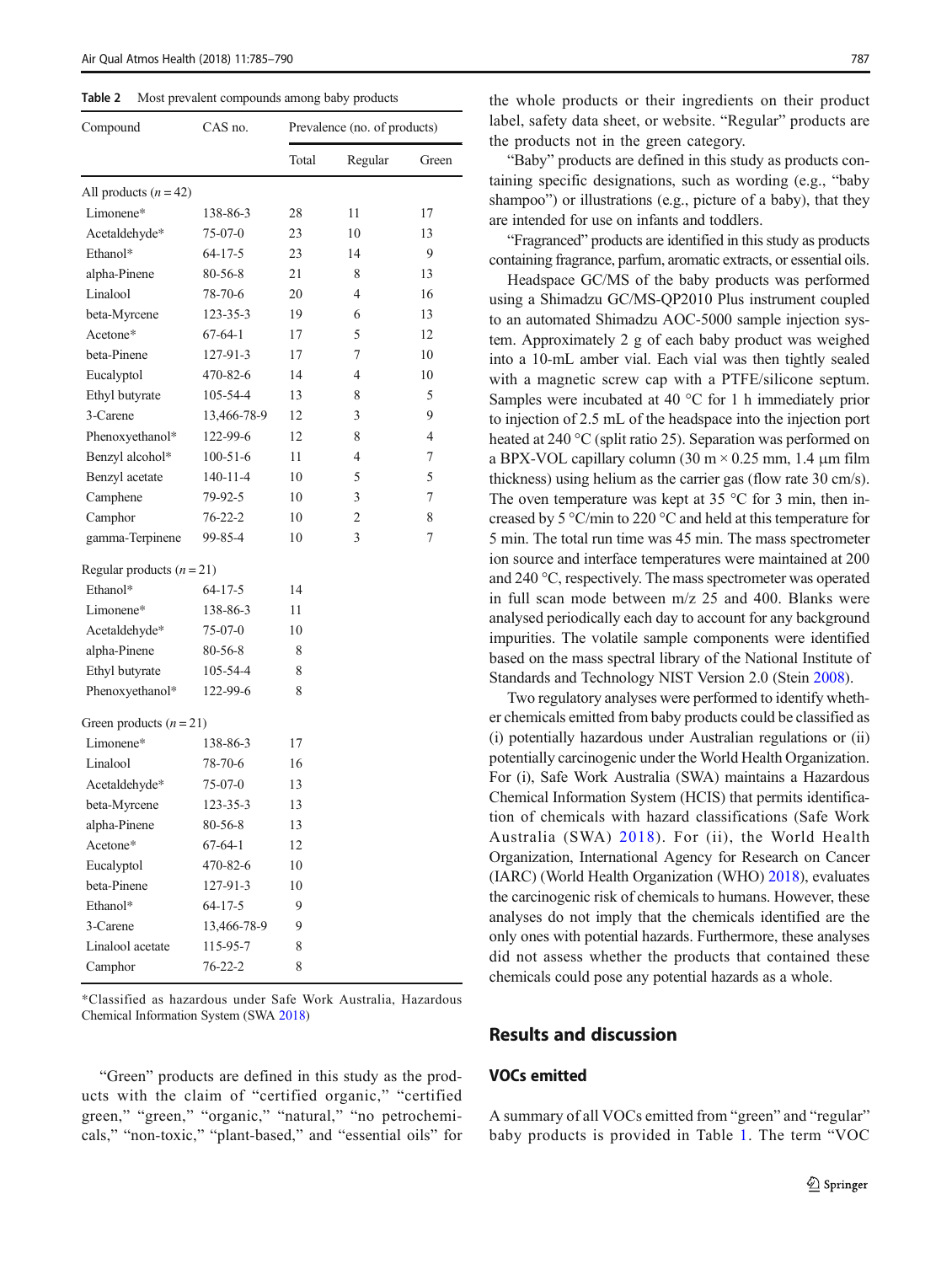<span id="page-3-0"></span>Table 3 Compounds classified as potentially hazardous\* among baby products

| Compound                         | CAS no.        |                | Prevalence (no. of products) |                  |  |
|----------------------------------|----------------|----------------|------------------------------|------------------|--|
|                                  |                | Total          | Regular                      | Green            |  |
| Limonene                         | 138-86-3       | 28             | 11                           | 17               |  |
| Acetaldehyde                     | $75-07-0$      | 23             | 10                           | 13               |  |
| Ethanol                          | $64 - 17 - 5$  | 23             | 14                           | 9                |  |
| Acetone                          | $67-64-1$      | 17             | 5                            | 12               |  |
| Phenoxyethanol                   | 122-99-6       | 12             | 8                            | 4                |  |
| Benzyl alcohol                   | $100 - 51 - 6$ | 11             | $\overline{4}$               | 7                |  |
| Isopropyl alcohol                | $67-63-0$      | 9              | $\overline{4}$               | 5                |  |
| <b>Ethyl Acetate</b>             | 141-78-6       | 8              | 5                            | 3                |  |
| 1-Octanol                        | 111-87-5       | 7              | 1                            | 6                |  |
| Pentane                          | $109-66-0$     | 6              | 3                            | 3                |  |
| Isoamyl acetate                  | 123-92-2       | 5              | $\overline{4}$               | 1                |  |
| 2,4-Dimethylhexane               | 589-43-5       | 4              | $\boldsymbol{0}$             | 4                |  |
| Toluene                          | 108-88-3       | $\overline{4}$ | 1                            | 3                |  |
| 2-Methylbutyl acetate            | 624-41-9       | 3              | $\overline{2}$               | $\mathbf{1}$     |  |
| Cyclohexane                      | 110-82-7       | 3              | $\mathbf{1}$                 | $\overline{c}$   |  |
| Hexane                           | 110-54-3       | 3              | 1                            | $\overline{c}$   |  |
| Methanol                         | $67 - 56 - 1$  | 3              | $\overline{c}$               | 1                |  |
| Octamethylcyclotetrasiloxane     | 556-67-2       | 3              | 3                            | $\mathbf{0}$     |  |
| Propanal                         | 123-38-6       | 3              | 3                            | $\mathbf{0}$     |  |
| 2-Butenal                        | 4170-30-3      | $\overline{2}$ | 1                            | 1                |  |
| 2-Methyl-1-propene               | $115 - 11 - 7$ | $\overline{2}$ | $\boldsymbol{0}$             | $\overline{c}$   |  |
| 2-Methylpentane                  | 107-83-5       | $\overline{2}$ | $\mathbf{0}$                 | $\overline{2}$   |  |
| 3-Methylhexane                   | 589-34-4       | $\overline{2}$ | 1                            | 1                |  |
| Benzaldehyde                     | $100 - 52 - 7$ | $\overline{2}$ | 1                            | 1                |  |
| Butyl acetate                    | 123-86-4       | $\overline{2}$ | 1                            | $\mathbf{1}$     |  |
| Isobutyl 2-methyl-2-propenoate   | 97-86-9        | $\overline{2}$ | $\overline{0}$               | $\overline{2}$   |  |
| Tetrahydrofuran                  | 109-99-9       | $\overline{2}$ | $\overline{2}$               | $\overline{0}$   |  |
| (2Z)-3,7-dimethylocta-2,6-dienal | $106 - 26 - 3$ | 1              | 1                            | $\boldsymbol{0}$ |  |
| 1-Hexanol                        | $111 - 27 - 3$ | 1              | 1                            | $\mathbf{0}$     |  |
| 2,4-Dimethylpentane              | 108-08-7       | 1              | $\overline{0}$               | 1                |  |
| 2,4-Pentanedione                 | 123-54-6       | 1              | $\mathbf{0}$                 | 1                |  |
| 3-Methylpentane                  | $96 - 14 - 0$  | 1              | $\mathbf{0}$                 | 1                |  |
| Amyl acetate                     | 628-63-7       | 1              | $\boldsymbol{0}$             | 1                |  |
| Benzyl benzoate                  | $120 - 51 - 4$ | 1              | 1                            | $\mathbf{0}$     |  |
| Butane                           | $106 - 97 - 8$ | 1              | 1                            | $\mathbf{0}$     |  |
| Citral                           | 5392-40-5      | 1              | $\overline{0}$               | 1                |  |
| Dichloromethane                  | 75-09-2        | 1              | 1                            | 0                |  |
| Ethyl lactate                    | $97-64-3$      | 1              | $\overline{0}$               | 1                |  |
| Ethyl methyl ether               | 540-67-0       | 1              | 1                            | $\mathbf{0}$     |  |
| Ethyl propionate                 | $105 - 37 - 3$ | 1              | 1                            | $\mathbf{0}$     |  |
| Methylcyclohexane                | 108-87-2       | 1              | $\boldsymbol{0}$             | 1                |  |
| Octane                           | 111-65-9       | 1              | $\mathbf{0}$                 | 1                |  |
| Pentyl acetate                   | 628-63-7       | 1              | $\mathbf{0}$                 | 1                |  |

\*Classified as hazardous under Safe Work Australia, Hazardous Chemical Information System (SWA [2018](#page-5-0))

occurrences" refers to the number of individual VOC peaks detected by GC/MS, where each peak represents an ingredient in the product. The term "VOC identities" refers to the number of different VOCs, where each VOC is present in one or more of the products. Among the 42 products, a total of 684 VOC occurrences representing 228 VOC identities were detected. Each baby product emitted between 1 and 47 VOCs (see Supplementary Tables 1 and 2, available online). Complete data on VOCs identified for all 42 products, green products, and regular products are provided as Supplementary Tables 3, 4, and 5 (available online).

#### Most prevalent

Among the 42 products, the most prevalent VOCs (in at least 40% of the products) were limonene, acetaldehyde, ethanol, alpha-pinene, linalool, beta-myrcene, acetone, and beta-pinene. In regular products, the six most prevalent VOCs were ethanol, limonene, acetaldehyde, alphapinene, ethyl butyrate, and phenoxyethanol. In green products, the six most prevalent VOCs were limonene, linalool, acetaldehyde, beta-myrcene, alpha-pinene, and acetone. Among all the identified VOCs, limonene was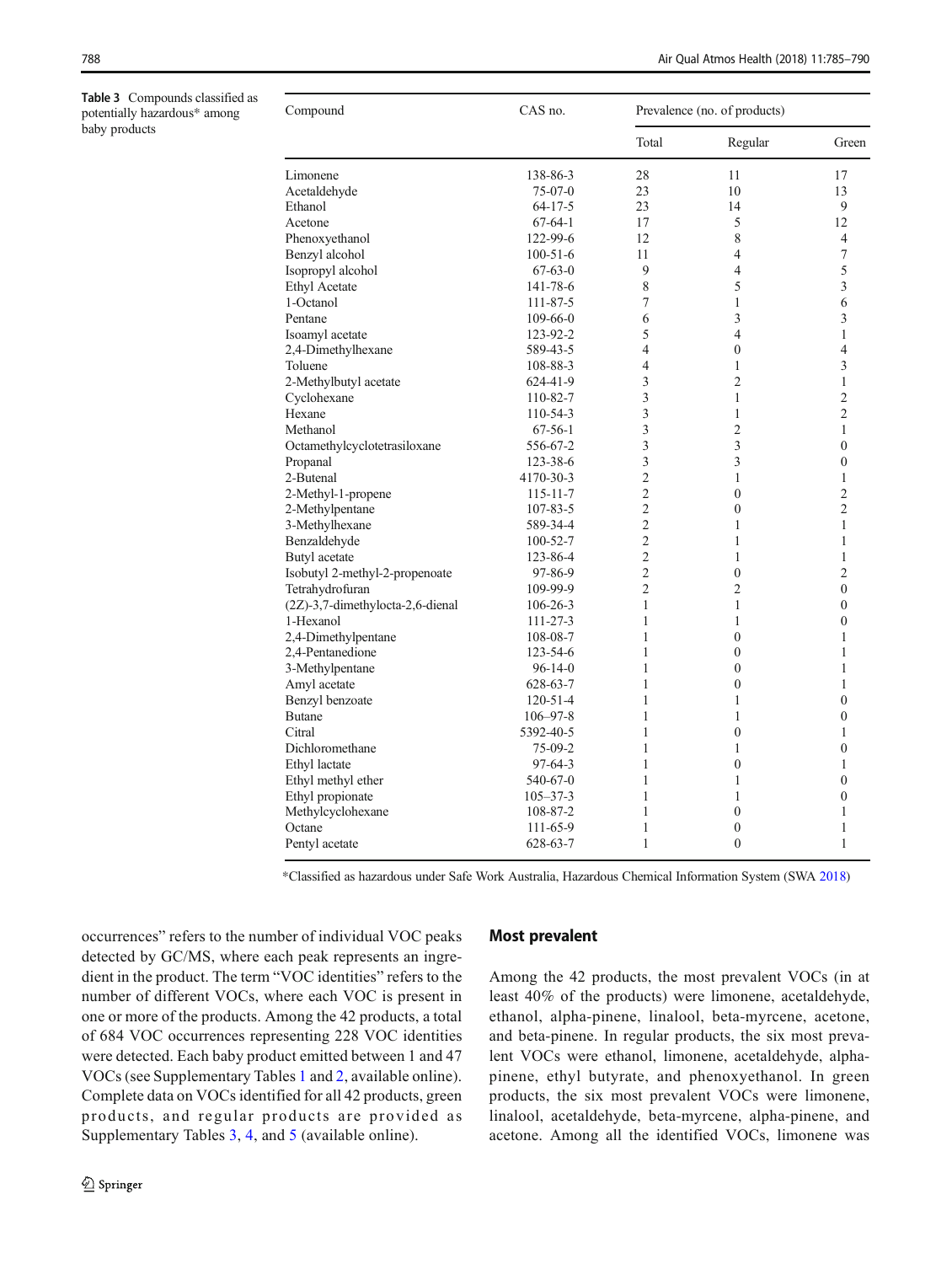#### Table 4 Compounds classified for carcinogenic risk

| Compound          | CAS no.   | Classification group |       | Prevalence (no. of products) |          |  |
|-------------------|-----------|----------------------|-------|------------------------------|----------|--|
|                   |           |                      | Total | Regular                      | Green    |  |
| Acetaldehyde      | $75-07-0$ | 2B                   | 23    | 10                           | 13       |  |
| Isopropyl alcohol | $67-63-0$ | 3                    | 9     | 4                            |          |  |
| Toluene           | 108-88-3  | 3                    | 4     |                              | 3        |  |
| Tetrahydrofuran   | 109-99-9  | 2B                   | 2     | 2                            | 0        |  |
| 2-Butenal         | 4170-30-3 | 3                    | 2     |                              |          |  |
| Dichloromethane   | $75-09-2$ | 2A                   |       |                              | $\theta$ |  |

Group 2A: Probably carcinogenic to humans, Group 2B: Possibly carcinogenic to humans, Group 3: Not classifiable as to its carcinogenicity to humans (World Health Organization (WHO) [2018\)](#page-5-0)

the most common, found in 67% of the products (see Table [2](#page-2-0) for the most prevalent compounds).

### Regulatory classifications

Of the 684 VOC occurrences, 207 are classified as potentially hazardous under Australian regulations (Table [3\)](#page-3-0), and 95% of products emitted at least one potentially hazardous VOC. Among the most prevalent VOCs (in at least 40% of the products), 50% are classified as potentially hazardous: limonene, acetaldehyde, ethanol, and acetone. Also, among these 684 VOC occurrences, 25 are classified as possibly carcinogenic to humans and 1 is classified as probably carcinogenic to humans (Table 4). However, none of these carcinogenic compounds were listed on any product label, safety data sheet, or website.

#### Green products

Among the green products, 20 emitted at least 1 VOCs classified as potentially hazardous (Supplementary Table 1, available online). Among the regular products, 20 emitted at least 1 VOCs classified as potentially hazardous (Supplementary Table 2, available online). Among the most prevalent VOCs also classified as potentially hazardous, 75% are similar among regular and green products. Comparing the 21 regular and 21 green products, no significant difference was found in the most prevalent VOCs ( $p < 0.05$ , t test).

#### Listing of ingredients

Among all the 684 VOC occurrences, only 34 were listed on any baby product label, safety data sheet, or website. Thus, 5% of all volatile chemicals identified were listed. Further, among all the 207 VOCs classified as potentially hazardous, only 25 were listed on any baby product label, safety data sheet, or website. Thus, 88% of all potentially hazardous volatile chemicals identified were undisclosed.

# Limitations

This analysis focused on the primary VOC emissions, even though secondary pollutants (such as formaldehyde) could also be generated. Further, the study focused on VOCs, even though other chemical classes (such as semi-volatile or nonvolatile organic compounds) could also pose potential hazards. Finally, the relative safety or hazard of products depends on many factors (e.g., VOC concentrations, frequency, and duration of exposure), and this study focused exclusively on identifying VOC emissions.

# Conclusions

This study provides the results of VOCs emitted from 42 common fragranced baby products, finding a total of 684 VOCs emitted (representing 228 different VOCs), with 207 VOCs emitted (representing 43 different VOCs) classified as potentially hazardous. However, only 5% of all VOCs and 12% of potentially hazardous VOCs were listed on any product label, safety data sheet, or website. Moreover, emissions of the most prevalent VOCs from green, organic, and natural fragranced baby products were not significantly different from regular baby products. The results of this study can contribute to improved awareness of product ingredients and to reduce the risk of exposure for babies.

Funding information This study received support from the Australian Government Research Training Program Scholarship (RTP) through the University of Melbourne, the Australian Department of Education and Training (Australian Postgraduate Award), the Commonwealth Scientific and Industrial Research Organization (CSIRO), and the Trace Analysis for Chemical, Earth and Environmental Sciences (TrACEES) platform of The University of Melbourne. This article is dedicated to the memory of Neda Yarmahmoudi.

Open Access This article is distributed under the terms of the Creative Commons Attribution 4.0 International License (http:// creativecommons.org/licenses/by/4.0/), which permits unrestricted use, distribution, and reproduction in any medium, provided you give